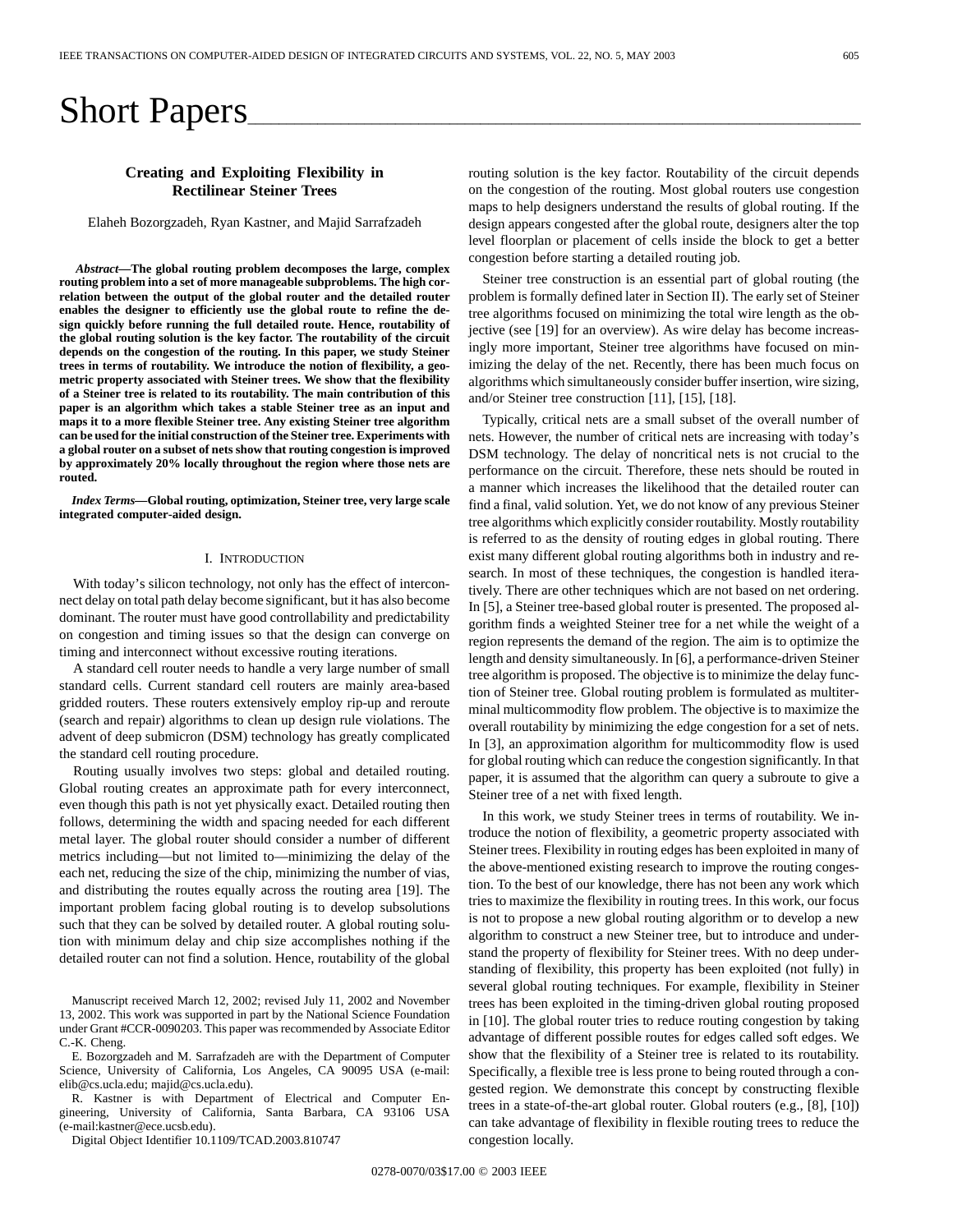



Fig. 1. (a) Placement of cells into global bins. (b) The corresponding grid graph.

The main contribution of this paper is an algorithm, which takes a Steiner tree as an input and produces a more flexible Steiner tree. The only restriction on the initial tree is that it must be stable (stability is defined in Section II-B). The new, flexible tree is guaranteed to have the same total length. Any existing Steiner tree algorithm can be used for the initial construction of the Steiner tree. As an example, our technique to map one Steiner tree to another tree with the same length but more flexibility can be used in querying the subroutine to obtain new Steiner trees for the nets in the approximation algorithm described in [3]. Here, it means that the new Steiner tree might be found by changing the route of flexible edges for the net only. As a consequence, our algorithm can be applied or integrated into global routing algorithms to reduce the congestion locally. The preliminary version of this work has been published in the *2001 Proceedings of Design Automation Conference* [7], where only the concept of flexibility in global routing is proposed. The detailed analysis of creating and exploiting flexibility is presented here in this work.

The paper proceeds as follows. In Section II, we give some basic routing definitions, define the minimum Steiner tree problem and some associated properties of Steiner trees including flexibility. In Section III, the problem of generating flexibility in Steiner trees is formulated. Then our algorithm is described, which takes an existing Steiner tree as input and increases its flexibility. In Section IV, experimental results which study the impact of flexibility during global routing are presented. We conclude and give some possibilities for future work in Section V.

# II. PRELIMINARIES

## *A. Global Routing Definitions*

A grid graph is a graph  $G(V, E)$  such that each vertex corresponds to a point in a plane (an example is shown in Fig. 1). A  $net = \{(x_1, y_1,), (x_2, y_2), (x_3, y_3), \ldots, (x_n, y_n)\}\$ is an unordered set of points on a grid graph. A single point of the net is referred to as a terminal. A routing of a net is a set of grid edges such that the terminals are fully connected. Integer grid routing is assumed. The route edges of a net are the set of edges used in the routing of that net.

A global bin is a rectangular partition of the chip. By partitioning the chip into many rectangular regions and placing the cells into these regions, we have a placement using global bins. The boundaries of the global bins are global bin edges.

In this paper, we assume that a global placement of cells and their interconnections are given by some placement engine. Each cell is assumed to be placed in the center of the global bin. The global bins and edges can be transformed into a grid graph (see Fig. 1). The interconnections between the cells can be modeled by nets.

The capacity (also known as supply) of edge  $e$  is  $c_e$ . It is the maximum number of nets that can be routed over  $e$ .  $c_e$  is a fixed value that is based on the length of the edge and the technology used in creating the chip. The routing demand of  $e$ , specified as  $d_e$ , is defined as the number of route edges crossing edge  $e$ . Similarly, the demand of a vertex  $v$  is  $d_v$ . Here, the demand corresponds to the number of routes that pass though the vertex  $v$  (equivalently, the global bin  $v$ ). An edge is overflown if and only if the  $d_e > c_e$ . Formally, the overflow of an edge is

$$
\text{overlap} = \begin{cases} d_e - c_e - t, & \text{if } d_e > c_e \\ 0, & \text{otherwise} \end{cases} \tag{1}
$$

t is a threshold value which allows  $d_e$  to go above  $c_e$  without an overflow penalty.  $t$  is used since you can often route up to  $t$  nets though neighboring bins without affecting the congestion of those bins.  $t$  is usually a small constant (between 2–5). Using the global bin and global edge notation, the total overflow of a routing is

$$
\text{overlap} = \sum_{e=1}^{n} \text{overlap}_{e} \tag{2}
$$

where  $n$  is the number of bin edges. The total overflow reflects the shortage of routing resources for a particular set of edge capacities. The objectives of our global router is a linear function of the overflow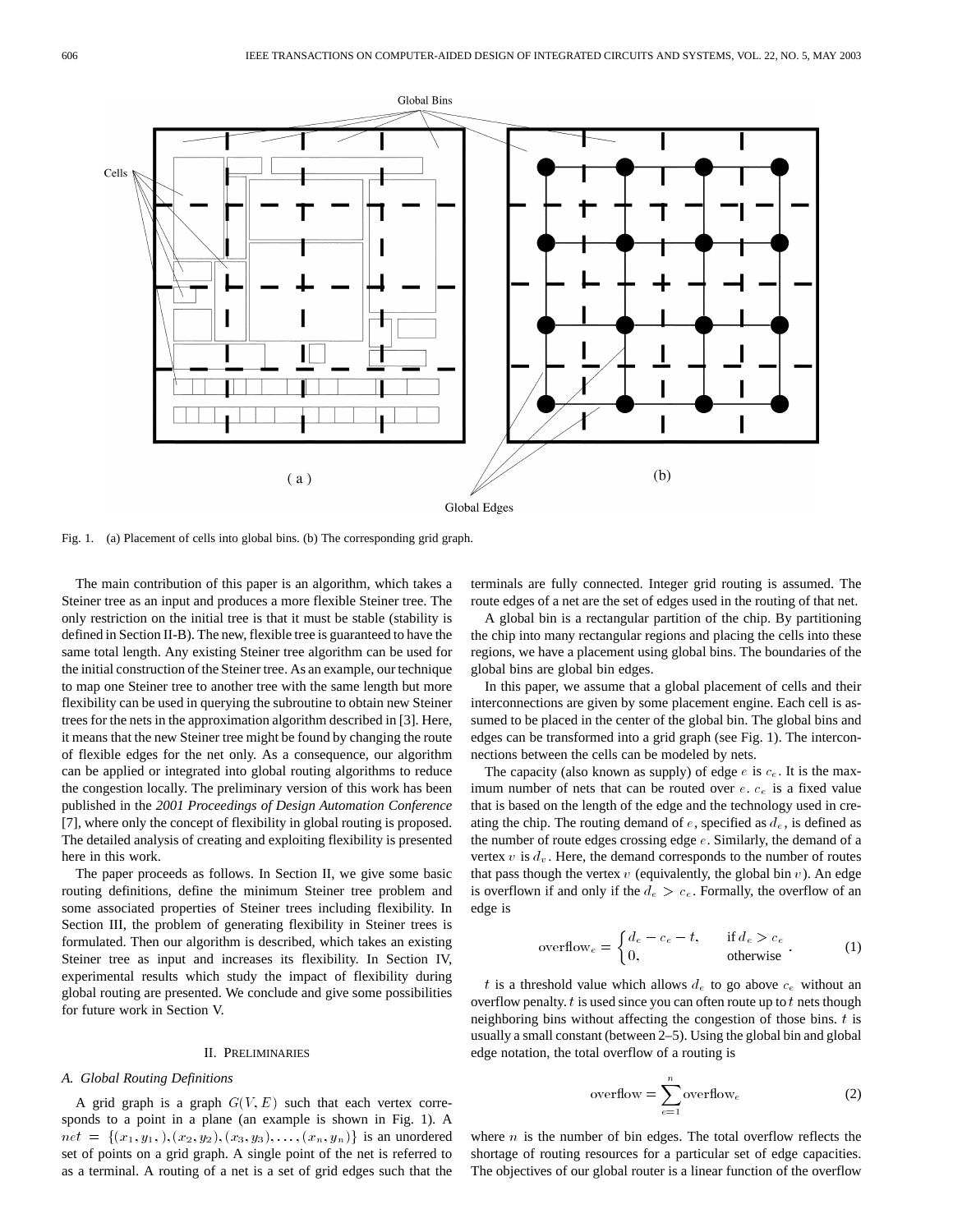

Fig. 2. (a) RST with flexible edges. (b) RST with no flexible edges.



Fig. 3. Examples of (a) stable and (b) unstable RSTs.

of a route and the route length. Our industrial experience shows that total overflow is a good measure of congestion [8].

#### *B. Rectilinear Steiner Tree (RST)*

Given a net  $N$  (set of nodes called terminals of the net  $N$ ) embedded in a grid graph  $G(V, E)$ , an RST is a tree T interconnecting the terminals of N and some arbitrary points  $P \in V$ . The points P are known as the Steiner points (also called Steiner nodes) of  $T$ . The RST problem is to find an RST of minimum length (Steiner minimal tree). The length of a Steiner tree is the sum of the length of the edges of the tree. In the RST problem, the distance is defined in  $L_1$  metric (rectilinear metric), in which the distance between two nodes is the sum of the difference of their  $x$  and  $y$  coordinates. The construction of a rectilinear Steiner minimal tree has been given much attention and shown to be NP-complete. [14].

Formally, a segment is a horizontal or vertical line segment connecting its two end points in the plane. Degree of each point is at most four. Steiner points have the edge degree of at least three. corner point is a point with degree 2 with noncollinear segments that is not a terminal. Two points are directly connected if they are connected by a sequence of one or more segments including only corner points. Such a route has staircase shape.

For any given RST, there is a corresponding tree graph  $(G(T))$ , which is called topology. Vertices of  $G(T)$  correspond to the terminals and Steiner points of RST  $T$ . Note that the corner-points are not vertices of the graph. Edge  $(i, j)$  connects vertices i and j if and only if the corresponding points are directly connected in  $T$ . As long as the edges between the vertices remain consistent, the topology is considered unchanged. In a given RST, location of Steiner nodes can change such that topology does not change (see Fig. 2). Similarly in graph  $G(T)$ , the degree of vertices is bounded by four. If the Steiner point  $p$  has edge degree of four, it is called cross point. T-point is a node with degree 3 in which one of the incident edges is perpendicular to the other two incident edges.

In [2], Hwang *et al.* define two different transformations for RSTs: flipping and sliding. Each transformation maps one such tree to another without moving the positions of the terminals and without increasing the length of the tree. Depending on the direction of transformation, there are four different slides and flip moves. In slide, a segment  $e$ , perpendicular and incident to parallel segments, is replaced by a new segment which is still perpendicular and incident to the parallel segments. Slide transformation and flip transformation are shown in Fig. 2.

Ho *et al.* introduced the notion of stability under rerouting in an RST [16]. An RST is stable if there is no pair of edges such that their bounding boxes intersect or overlap except at a common endpoint (if any) of the two edges. Equivalently, a stable RST will not have overlaps when the edges are routed with minimum length. From this point forward, any reference to an RST assumes that the tree is stable. Fig. 3 shows examples of stable and unstable RSTs.

## *C. Pattern Routing*

Since we are focusing on routability, we define the cost of the Steiner tree as a linear function of the overflow and route length. We need to assign a routing (rectilinear route) to the edges which are neither vertical nor horizontal (e.g., edge  $e$  in Fig. 3). We choose to pattern route such edges. Pattern routing is the notion of using predefined patterns to embed an edge on the grid graph. Usually these are simple patterns such as an L-shaped (one-bend) or a Z-shaped pattern (two-bends), route restricted within bounding box. In this paper, we restrict our pattern route definition to L-shaped or Z-shaped patterns.

Pattern routing has many benefits. First, it has a lower runtime complexity when compared to maze routing [13] which is a commonly used routing algorithm. Second, a pattern routed net has small delay since it introduces a constant predetermined number of vias and routes the net with minimum wirelength. Finally, by properly choosing a subset of nets to pattern route, the global routing solution is more predictable without hindering the overall quality of the routing solution; this gives high level computer-aided design tools (e.g., placement engine, floorplanner) higher accuracy when estimating routing metrics such as congestion, routing area, and wirelength [8].

# *D. Flexibility*

In this section, we define the property of flexibility. We argue that flexibility relates to the routability of the Steiner tree.

A flexible edge is an edge by which two nodes are directly connected with more than one segment. Therefore, the flexible edge has one or more corner points (staircase shape, L-shaped, or Z-shaped). Flexible edges allow more than one minimum length route. If an edge  $e$ is routed with minimum rectilinear length, the route is contained within the bounding box of  $e$ . An inflexible edge has only one minimum length routing. Given a flexible edge with coordinates of its two endpoints as  $(x_1, y_1)$  and  $(x_2, y_2)$ ,  $X_e$  and  $Y_e$  are defined as follows:

$$
X_e = |x_1 - x_2| \tag{3}
$$

$$
Y_e = |y_1 - y_2|.
$$
\n<sup>(4)</sup>

 $X$  and  $Y$  are called the  $x$  and  $y$  coordinates of edge  $e$ , respectively. The number of distinct two-bend routes (equivalently Z-shaped) with minimum length is  $X + Y$  and the number of distinct one-bend (equivalently L-shaped) routes with minimum length is two. In this paper, the flexible edges are shown as diagonal edges in the figures to show that there are more than one possible rectilinear routes for such an edge.

Looking at Fig. 2, we show two RSTs for the same net. One tree has some flexible edges while the other has only inflexible edges. Both trees have the same rectilinear length and topology. Assume that the shaded area is congested. The flexible tree is able to avoid the congested region while the inflexible tree has no choice but to be routed through the congested area if each edge is routed with minimum rectilinear length.

We need to define a function which evaluates the flexibility of a given edge. The function should reflect the routability of the edge. Additionally, a function  $g(e)$  corresponding to edge e should have the following properties: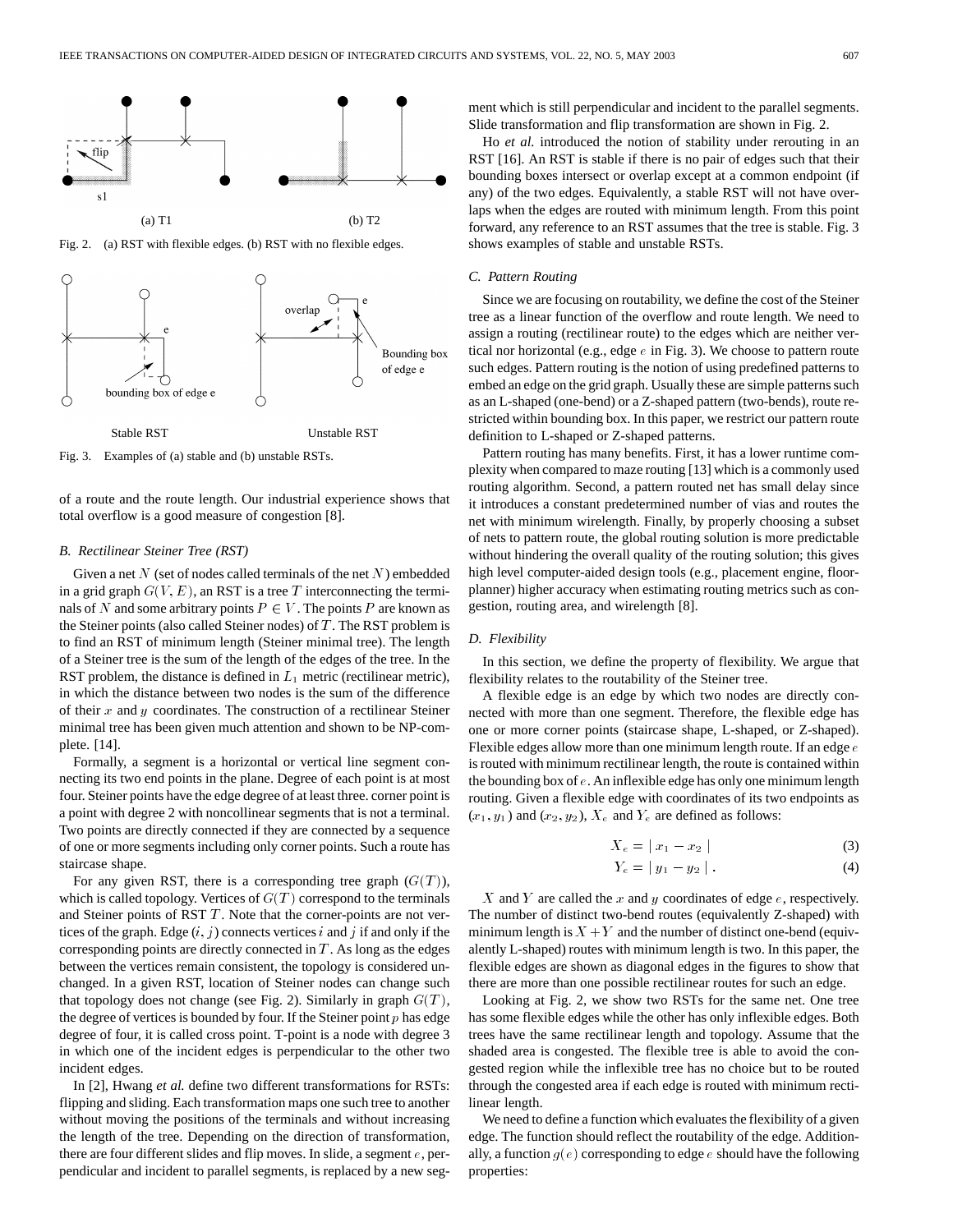

Fig. 4. Examples of stable and unstable point  $p$  in an RST.

•  $g(e) = 0$  when  $X_e = 0$  or  $Y_e = 0$ .

•  $g(e)$  is a monotonically increasing function of  $X_e$  and  $Y_e$ .

Two suggested flexibility functions,  $g_1$  and  $g_2$ , are shown in (5) and (6)

$$
g_1(e) = g_1(X_e, Y_e) = \begin{cases} 0, & \text{if } X_e = 0 \text{ or } Y_e = 0\\ X_e + Y_e, & \text{otherwise} \end{cases}
$$
(5)

$$
g_2(e) = g_2(X_e, Y_e) = X_e \times Y_e.
$$
 (6)

Function  $g_1(e)$  corresponding to flexible edge e returns the value equal to half the length of the bounding box of edge  $e$ . The value of function  $g_2(e)$  corresponding to edge e is the area of the bounding box of edge  $e$ . The flexibility of a Steiner tree is computed by summing the flexibility over all the edges. Equation (7) defines the flexibility on a subtree  $T$ . A number of other functions can be introduced as

$$
G(T) = \sum_{e \in T} g(e) = \sum_{e \in T} g(X_e, Y_e).
$$
 (7)

### III. CREATING FLEXIBILITY IN RECTILINEAR STEINER TREES

In this section, we present an algorithm which maps a given RST to another RST with maximum increase in the flexibility of the Steiner tree. First, we formally define the problem. Next, we describe our algorithm to maximize the flexibility of a given RST. Our algorithm solves the problem optimally subject to a set of constraints.

#### *A. Problem Formulation*

- Given a stable RST  $T$ ,
- Map it to a stable RST  $T'$  such that  $G(T') G(T)$ , the increase in flexibility of the RST  $T$ , is maximized,
- Subject to:
- Topology and stability remain unchanged,
- Each edge is routed with minimum rectilinear length,
- No edge is degraded in flexibility.<sup>1</sup>

<sup>1</sup>This assumption slightly simplifies the problem. The problem can be extended without it.



Fig. 5. Six different directions for moving Steiner point p.





*Theorem 1:* In a stable RST, if the Steiner point  $p$  has a flexible edge, the degree of  $p$  is 3. Only one flexible edge can be incident to a Steiner point.

*Proof:* More than one flexible edge cannot be incident to the Steiner point due to the stability of the RST. The examples of stable and nonstable Steiner points in a tree are shown in Fig. 4.

No Steiner cross-point can have a flexible edge. Steiner point with edge degree 3 is either a T-point (not incident to a flexible edge) or including a flexible edge. When a Steiner point is incident to a flexible edge, we refer to that point as a flexible point (see Fig. 4).

*Definition:* The Steiner point  $p$  in a stable RST is movable if we can move  $p$  to any other location while keeping the RST stable and the topology unchanged. Similarly, an edge  $e$  is movable if  $e$  can be moved and the resulting RST remains stable with no change in topology.

*Theorem 2:* There is no single movable node in a stable RST. At least two adjacent nodes (two Steiner nodes) have to be moved.

*Proof:* In order to make segment s more flexible, p can move in six different directions (see Fig. 5). Changing the connectivity between Steiner nodes and terminals is not allowed. To discover the requirements, the moving of node  $p$  along all possible directions is investigated. Figs. 5, 6 and 7 are referred during the proof. By moving p towards any of directions 2,3,5,6, the RST gets unstable unless the topology of the RST changes. In Fig. 6, point  $p$  is moved towards direction 6. At most one edge would be located on the right side of  $p$  and the rest will be on the left side of  $p$  or along the vertical borders. Only one of the edges on the left side of  $p$  can be flexible and only one edge can be horizontal. In all different configurations of the edges the RST would be unstable.

If node  $p$  is moved towards direction 1, no edge in direction 4 should exist. Otherwise, moving point  $p$  makes RST become unstable. Therefore, point  $p$  cannot be a T-point with the collinear incident edges perpendicular to segment s. By moving point p to point  $p + \Delta l$  in direction 1, the tree is unstable unless point  $p_1$  is movable in direction 1 as well. By moving  $p_1$  in parallel with  $p$  in direction 1, the tree would remain stable while the topology also remains unchanged (see Fig. 7). This shows that two incident nodes (i.e., an edge) have to be moved. In other words, moving one node results in moving one of the nodes incident to that. Basically, point  $p_1$  needs to be a T-point or flexible point where in both cases the two collinear incident edges are along direction 1.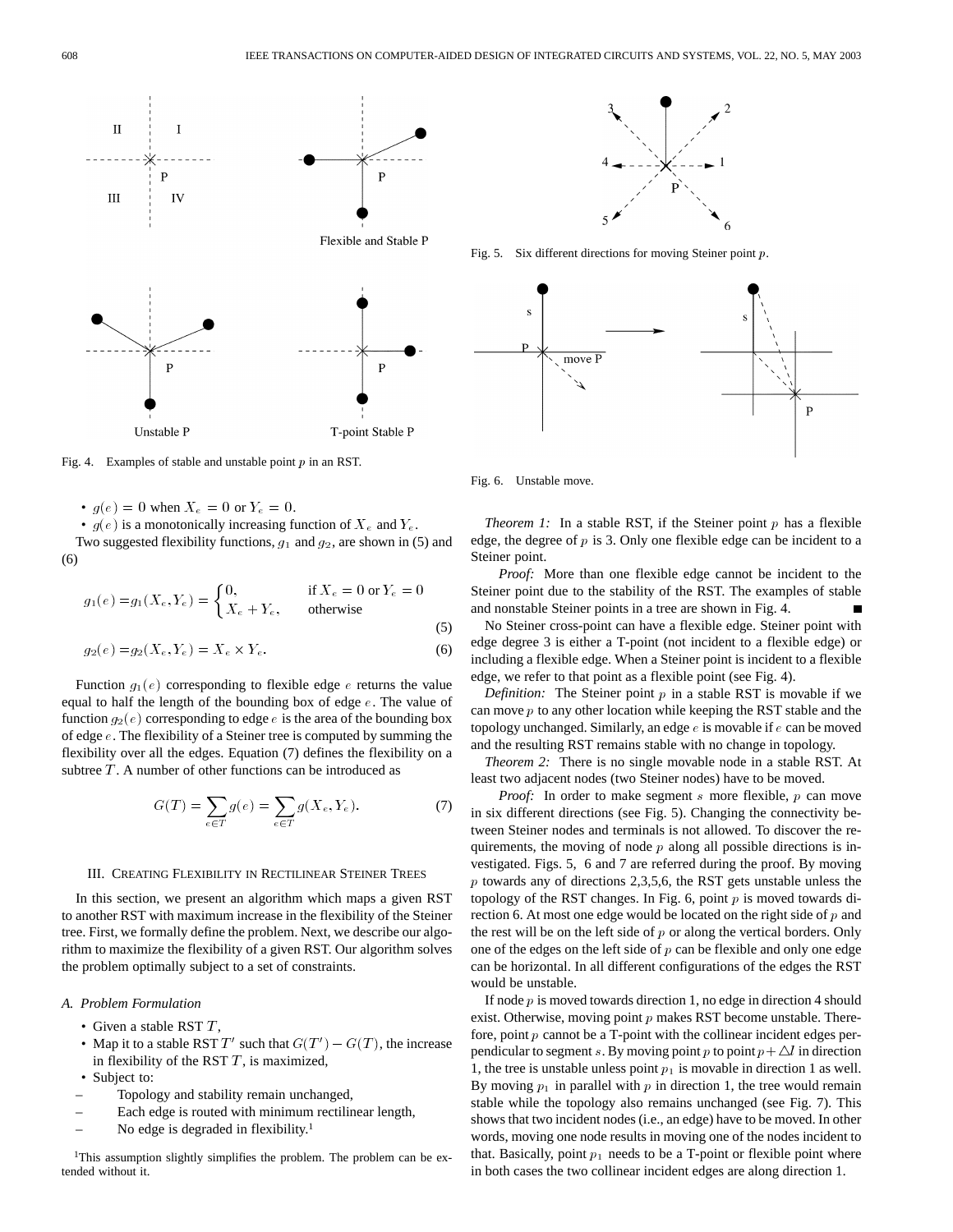move P

 $\overline{P}$ 

 $f4$ 

 $(d)$ 



Fig. 8. Movable segment s.

Moving towards direction 4 is similar to direction 1.

P

Fig. 7. Moving Steiner point p along direction 1.

e

 $P<sub>1</sub>$ 

stable

Note that an edge can also be moved only from one end point. When an edge is moved from both ends, the incident edges to both end nodes of the edge are moved from one end. We do not consider such edges as movable edge. We will see later that such edges can be flexible candidates or parallel edges of movable sets.

*Theorem 3:* An edge s in a stable RST is movable along direction y if both vertices incident to the segment are Steiner points with edge degree 3 and have incident edges towards the same direction, i.e., direction y, which is the direction of move for edge s.

*Proof:* Consider Fig. 8. According to the proof of Theorem 2, an edge is movable in either a horizontal or vertical direction while both ends are moved. When node  $p$  is moved towards direction  $y$ , there has to exist an edge incident to the node towards direction y. If there is no edge e incident to  $p'$  towards direction y, the bounding boxes of the edges incident to  $p'$  will overlap after edge  $pp'$  is moved towards direction y. That violates stability of RST. Therefore, there must be an edge incident to  $p'$  in direction y. Since RST is stable and edge degree of  $p'$  is three, the other edge incident to  $p'$  is in darkened region shown in Fig. 8. Therefore, Steiner point  $p'$  has an incident edge towards direction y and the edge  $pp'$  is movable.

According to Theorem 3, the conditions under which an edge can be moved are similar to slide transformation in an RST. The difference is that, in a movable edge, topology cannot change. Therefore, by moving the movable edge in a given RST, it is mapped to another RST with the same topology. We can refer to the movable segment as a sliding segment as well.

*Corollary 1:* On a movable edge, slide transformation can be applied while topology does not change.

A subtree consisting of movable segment s and a set of edges adjacent to s,  $E_s$  can be defined as a movable set  $(s, E_s)$ 

$$
(s, E_s) = \{P_s, M_s, F_s\}
$$

• 
$$
P_s = \{e_1 \in E_s, e_2 \in E_s; e_1 \neq e_2, e_1 \parallel e_2\};
$$

$$
\bullet\ \ M_s\ :\ \{s\};
$$

•  $F_s = \{e \in E_s - P_s \cup M_s \mid e \text{ is flexible candidate}\};$ 

• 
$$
R_s = E_s - P_s \cup M_s \cup F_s
$$

where  $E_s$  is the set of all adjacent edges to s including segment s.  $E_s$ consists of three different edge subsets.  $P_s$  is the set of the two parallel edges according to Theorem 3.  $M_s$  is the movable segment, i.e.,  $s$ .  $F_s$  is

Fig. 9. Movable set with movable edge s.

 $(c)$ 

the set of flexible candidates among the adjacent edges to s. By moving edge s, the flexibility of edges in  $F_s$  increases.  $R_s$  is the set of edges excluding the ones belonging to  $P_s$ ,  $M_s$ , and  $F_s$ . For an example of a movable set, see Figs. 9 and 10.

The movable set is a subtree with four leaves and two internal nodes. It is similar to the definition of a full component in Steiner tree. Full component is defined as a subtree with leaves of terminals [2]. However, in a movable set, the leaves need not be the terminals.

*Corollary 2:* If the leaves of a subtree of the movable components are the terminals, the movable set is a full rectilinear Steiner component with four nodes.

### *B. Algorithm*

Fig. 9 shows four different movable sets  $(s, E_s)$ . The movable sets have different subsets of edges in  $E_s$ . The edges adjacent to s are different in terms of flexibility. The movable set in Fig. 9(a) has no flexible candidate i.e.,  $F_s = \emptyset$ . The other movable sets have at least one flexible candidate. The flexible subsets  $(F_s)$  are  $\{f_1\}$  in Fig. 9(b),  $\{f_2\}$  in Fig. 9(c), and  $\{f_3, f_4\}$  in Fig. 9(d). Edge  $f_2$  is already a flexible edge. However, by moving segment  $s$  the flexibility of  $f_2$  can increase. Edges  $f_1$ ,  $f_3$ , and  $f_4$  become flexible after segment s is moved. In Fig. 9(a), moving segment s produces no additional flexibility. In the other cases, the flexibility of the RST increases by moving segment s. This implies that at least one flexible candidate has to exist in a movable set in order to increase the flexibility of the RST by moving the movable edge.

*Theorem 4:* In a stable RST, by moving a movable edge, flexible edge(s) can be generated or the flexibility of an edge(s) can increase if at least one of the two vertices incident to the movable edge is a flexible node with an incident edge towards the moving direction.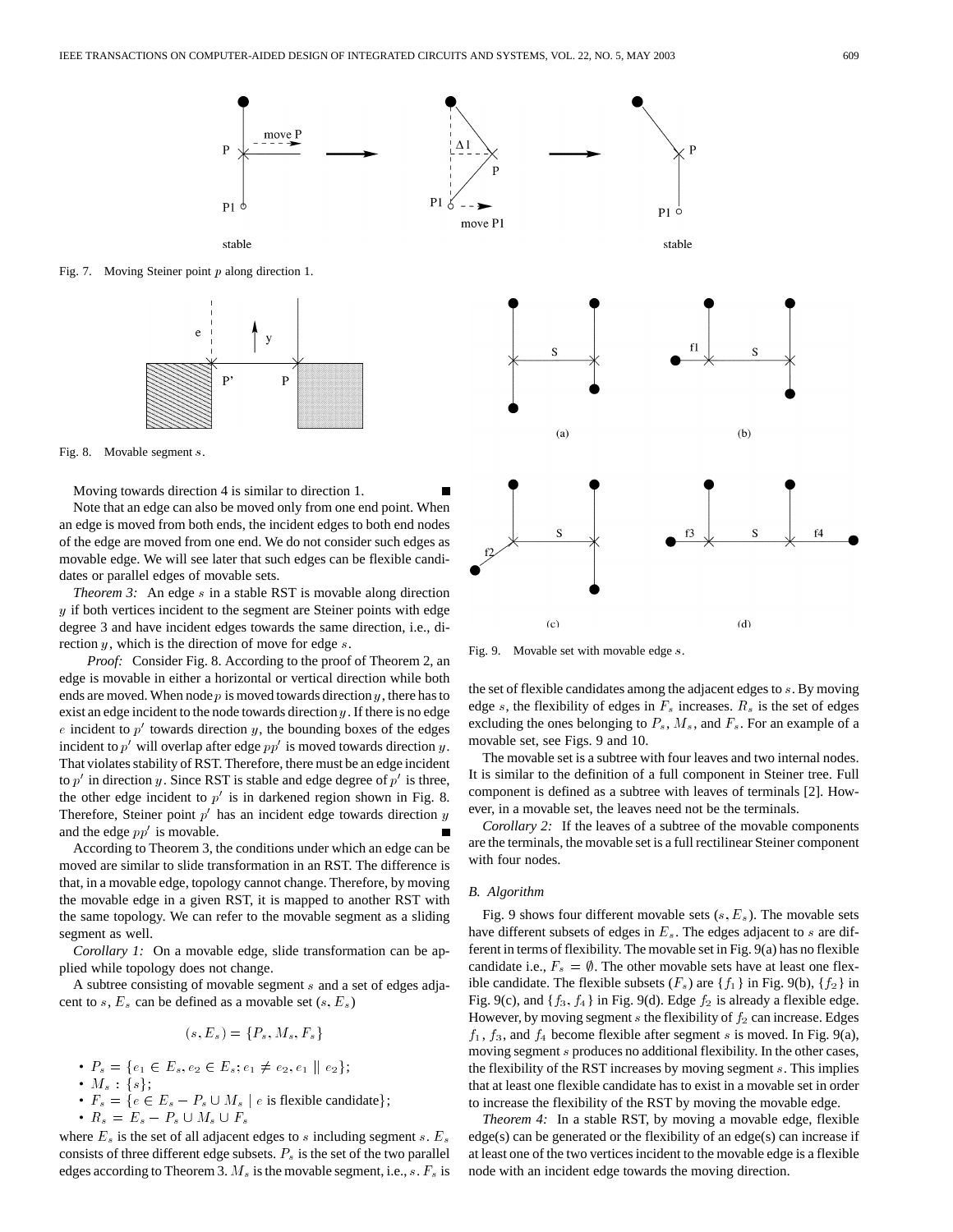

Fig. 10. Flexible segment generated by algorithm *Generate\_flexible\_Tree*.

*Proof:* If both endpoints of the moving edge in a movable set are T-points, no flexible edge can be generated by moving the movable edge.

In order to increase the flexibility of an RST, we first need to search for movable sets which have the potential to generate flexible edges. Movable sets in an RST can be found in  $O(E)$ , where E is the edge set of the Steiner tree. According to Theorem 3, each edge is checked whether it is movable with an incident flexible candidate.

When a movable set is found, the movable segment can move along the parallel edges. The maximum movement is the minimum length of the two parallel edges incident to the movable segment. In other words, this is the maximum range for sliding transformation on a movable segment without changing the topology of an RST. In Fig. 10, the maximum length of sliding is  $\ell_{\text{max}} = \min(h_1, h_2)$  where  $h_1$  and  $h_2$ are the lengths of the parallel edges. Since topology should not change, the segment can move as far as one grid before it reaches the end node of any of the two parallel edges. According to Theorem 3, by moving a movable edge, the flexibility of the RST improves without changing the wirelength and topology. However, by maximizing the flexibility of a movable set, we may restrict the flexibility of another movable set. We discuss this situation, called overlap, next.

#### *C. Overlap in Movable Sets*

Once every individual movable set is found in a given RST, the question is: Are the movable segments independent and by moving all of them, can maximum flexibility be obtained? In order to answer the question, we need to see how movable segments can overlap.

When there is no overlap, we easily compute the flexibility function for each moving segment. Since the flexibility function is monotonically increasing, in terms of the  $x$  and  $y$  coordinates of the edges, the maximum of G occurs if each moving edge is moved to its maximum limit. Unfortunately, the flexibility cannot be computed independently for two overlapping segments.

Two movable segments have overlap with each other in either of the two following cases.

- 1) The movement of movable edge  $s$  is limited by the movement of the other movable edge (Fig. 11).
- 2) Moving the movable edge  $s$  increases flexibility of an edge  $e$ , while the movement of some other movable segment  $t$  leads to a decrease in the flexibility of  $e$  (Fig. 12).

Two movable sets intersect if their corresponding edge sets share a common edge. There are six possible intersections between any two movable sets. Only three of them cause overlap between the segments. Let  $(s_1, E_{s_1})$  and  $(s_2, E_{s_2})$  be two movable segments and  $V(s_1)$  and  $V(s_2)$  be the pair of incident nodes for segment  $s_1$  and  $s_2$ , respectively. The six different intersections between the two sets are as follows:

1)  $\exists e \in E_{s_1} \bigcap E_{s_2}, e \in P_{s_1}, e \in P_{s_2}$ 

Segment  $s_1$  and segment  $s_2$  have a same parallel edge. a)  $V(s_1) \bigcap V(s_2) \neq \emptyset$ .

The moving direction of both must be the same. Otherwise the degree of  $v$  cannot be three. This is overlap type 1. This case is shown in Fig. 11(a). In order to have the same topology and maximize the flexibility, the amount of movement for each segment would be

$$
\ell(s_1) = \ell(s_2) = \min\Big(\ell(s_1), \ell(s_2)\Big).
$$

b)  $V(s_1) \bigcap V(s_2) = \emptyset$ .

 $V(s)$  is the set of nodes incident to s. If the moving direction of both is the same, no overlap would occur [Fig. 11(b)]. When they move in opposite directions, overlap can occur. The two cases in which overlap occur are shown in Fig. 11(c) and (d).

In Fig. 11(d), the segment  $s_3$  overlaps with  $s_1$  as well. This case is complicated and will be discussed later. This is a combination of overlap types 1 and 2.

In the case shown in Fig.  $11(c)$ , overlap can occur if the following condition holds

$$
\ell_1+\ell_2\leq D.
$$

This is overlap type 2.

2) 
$$
s_1 \in F_{s_1} \vee s_2 \in F_{s_1}
$$
.

The moving edge  $s_1$  is the flexible edge of segment  $s_2$ . This is same as intersection 1 Fig. 11(a).

3)  $s_1 \in P_{s_2} \vee s_2 \in P_{s_1}$ .

The movable edge of a set is a parallel edge of another set. The two cases are shown in Fig. 12. The first case does not overlap, but the second one is similar to the overlap shown in Fig. 11(d).

4)  $s_1 = s_2 \wedge E_{s_1} \neq E_{s_2}$ . Such a case will not happen since the RST is stable.

$$
5) e \in P_{s_1} \wedge e \in F_{s_2}.
$$

The parallel edge of  $s_1$  is a flexible edge in set  $s_2$ . The configuration is the same as the one shown in Fig. 12(b).

6)  $e \in F_{s_1} \wedge e \in F_{s_2}$ 

This case is shown in Fig. 13. Fig. 13(a) exists when two sets have the same flexible edge in the same moving direction. In this case, there is another movable set between those, which has overlap case 1 with both of them. This is a chain of case 1 with overlap type 1. There is no overlap in the case shown in Fig. 13(b).

According to the study on all possible intersections between the two movable sets, there are two types of overlap that can occur.

- **Overlap Type 1** occurs when a parallel edge of two movable sets is the same and inequalities mentioned in intersection one hold.
- **Overlap Type 2** occurs when the flexible edge of a movable segment is a parallel edge of the other moving set.

*Theorem 5:* Each movable segment set can have at most two overlaps of type 1 and two overlaps of type 2.

*Proof:* Since each movable set has two parallel edges, each can have overlap (type 1) with another movable set. A movable set has at most two flexible edges. Therefore, at most, two overlaps of type 2 can occur by flexible edges being the parallel edges of the two other movable sets. Overlaps of more than four lead to edge degree 4 for the Steiner nodes at two ends of movable edges which contradicts with the properties of movable set.

In Fig. 14, movable set  $(s_1, E_{s_1})$  overlaps with segments  $(s_2, E_{s_2})$ ,  $(s_3, E_{s_3})$ ,  $(s_4, E_{s_4})$ , and  $(s_5, E_{s_5})$ . Two of the overlaps are overlap type 1 and the other two overlaps are of type 2.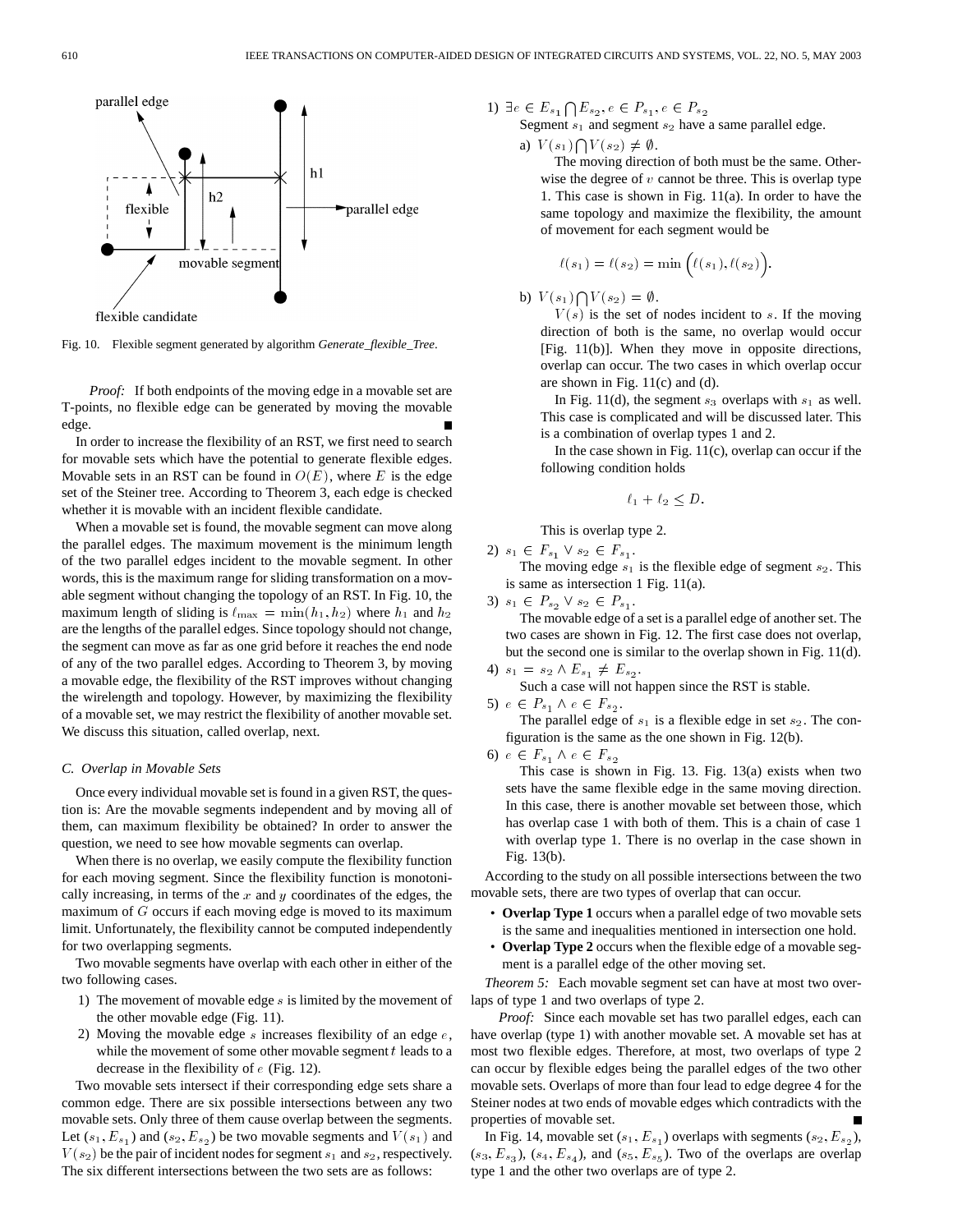

Fig. 11. Intersection between two movable sets with shared parallel edge.





Fig. 13. Two movable segment sharing a flexible candidate.

When movable sets are being found in an RST, overlaps among the movable set can be detected as well. When an edge is being revisited, it means that the edge has already been recognized as a member of another movable set which has already been found. In such a case, the algorithm checks whether such an intersection generates overlap. Since each edge can participate at most in two movable sets according to Theorem 5, the complexity of the algorithm to find the movable sets and their overlap still remains  $O(E)$ . The first loop of the pseudocode shown in Fig. 15 finds the movable sets and the overlaps among the sets.

ly

 $w2$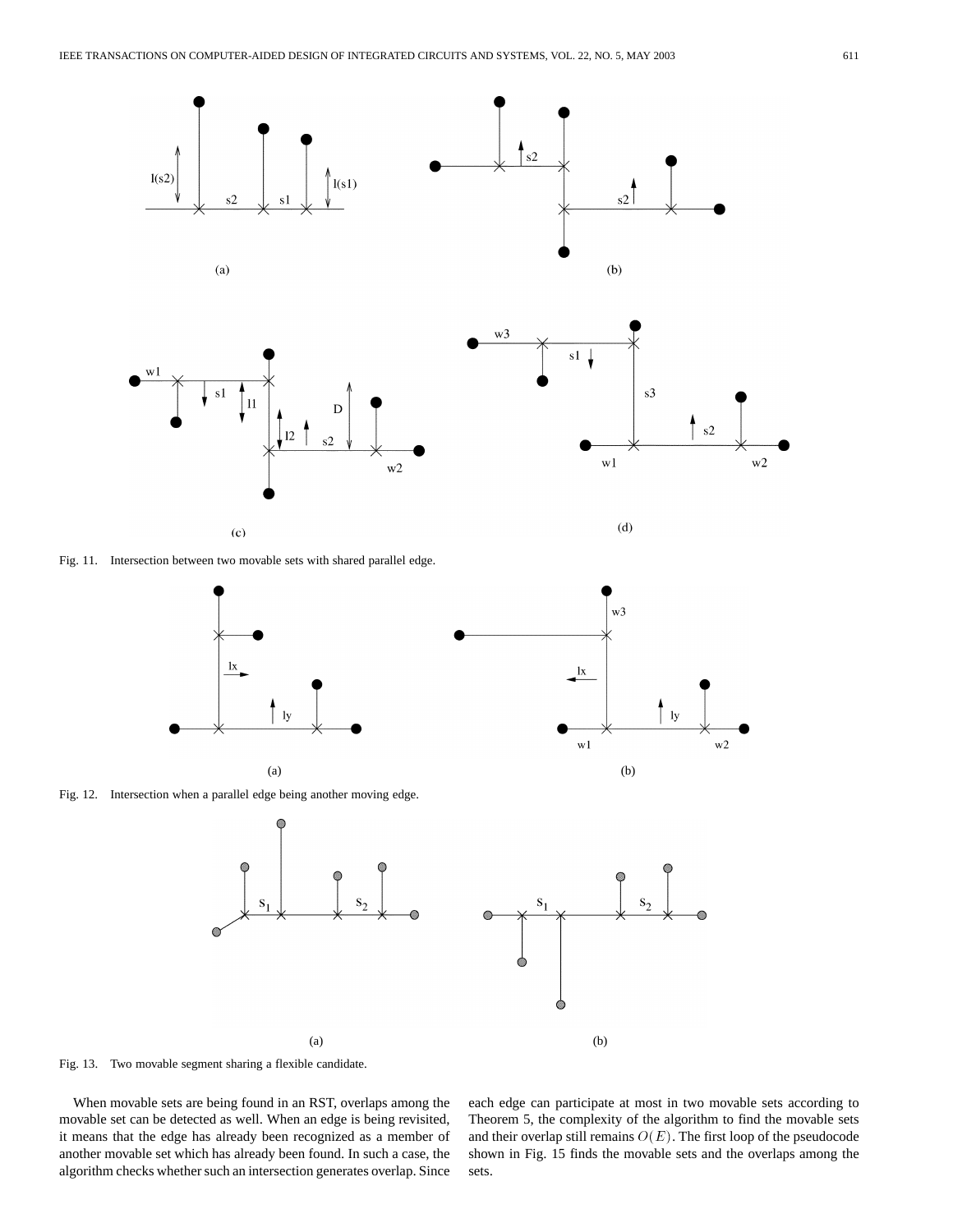

Fig. 14. Maximum overlap of a movable set with other movable sets.

In both types of overlap, we need to measure the flexibility in order to decide on moving the movable segments. The behavior of the overlap will depend on the flexibility function. If the movable sets overlap with each other, the maximum of flexibility function can not be obtained by maximizing the flexibility function for each movable set. Therefore, dealing with overlaps depends on the definition of flexibility function. We show how to resolve the overlap if flexibility functions introduced in Section II-D are used.

Consider the moving sets shown in Fig. 16. In both figures, segment  $s_1$  overlaps with segment  $s_2$ . We will study how the decision on moving the overlapping edges is made by using each flexibility function mentioned in Section II-D. Note that in the following discussion, variables  $x_i$  or  $y_i$  is used to define the amount of sliding for the movable segment  $s_i$  in the movable set  $(s_i, E_{s_i})$ . They are not related to coordinates of the points on the plane but variables of the flexibility functions when movable segment is moved.  $X_i$  and  $Y_i$  correspond to the x and y coordinates of edge  $e_i$  before any segment is moved

$$
\triangleright g_1(e) = g_1(X_e, Y_e) = \begin{cases} 0, & \text{if } X_e = 0 \text{ or } Y_e = 0 \\ X_e + Y_e, & \text{otherwise} \end{cases}
$$

This function is a discontinuous function at  $X_e = 0$  or  $Y_e = 0$ . If overlap 1 occurs like the one shown in Fig. 16(a), the flexibility function of the subtree  $T_{1,2}$ , a union subtree of overlapping movable set 1 and movable set 2, will be

$$
G(T_{1,2})
$$
  
=  $G(y_1, y_2)$   
=  $\begin{cases} X_2 + y_2 & y_1 = 0 \land y_2 \neq 0 \\ X_1 + y_1 & y_2 = 0 \land y_1 \neq 0 \\ X_2 + y_2 + X_1 + y_1 & (y_1 \neq 0 \land y_2 \neq 0 \land y_1 + y_2 \leq D) \end{cases}$  (8)

The maximum of G occurs when  $y_1 \neq 0$ ,  $y_2 \neq 0$ , and  $y_1 + y_2 = D$ . If overlap type 2 occurs as shown in Fig. 16(b), the flexibility of subtree  $T_{1,2}$  is formulated as

$$
G(T_{1,2}) = G(x, y)
$$
  
= 
$$
\begin{cases} X_1 + X_2 + 2y, & \text{if } x = 0 \land y \neq 0 \\ X_3 + x, & \text{if } y = 0 \land x \neq 0 \\ X_1 + X_2 + X_3 + 2y, & \text{if } y \neq 0 \land x \neq 0 \end{cases}
$$
 (9)

The maximum of  $G(T_{1,2})$  occurs when  $x \neq 0$  and  $y = l_{\text{max}}$   $(x \leq$  $w_1$ ). The value of x is not fixed, but it has to be nonzero. The value of  $x$  can be chosen such that the segment passes through a less congested area.

When  $g_1$  is used as the flexibility function, in the case of overlap type 1 or 2 in the subtrees of RST, the decision on moving the movable Algorithm Generate\_flexible\_tree

- Edge set of an RST of a multi-terminal net. Input:  $E_{RST}$ 

Output: 
$$
RST_{new}
$$

for each edge e in  $E_{RST}$ 

if Is\_movable(e) and Flexible\_exist(e)

Create\_movable\_set  $(e, \text{ movable\_set}(e)$ 

Check\_and\_update\_overlap(movable\_sete), overlapList)

for each movable\_set  $M = (s, E_s)$ 

if No\_overlap  $(M,$  overlapList)

Move\_segment(s,  $RST_{new}$ )

Solve\_overlap\_and\_move(overlapList,  $RST_{new}$ )

return  $RST_{new}$ 

Fig. 15. Algorithm *Generate\_flexible\_tree* pseudocode.

edges can be found by solving a linear equation. If there is more than one overlap between the movable sets in subtree T, the function  $G(T)$ is formulated in terms of variables associated with each movable set. The values of the variables are assigned such that  $G(T)$  is maximized. In both types of overlap,  $G(T)$  is maximized when the variables are nonzero. Therefore, when resolving the overlap among a set of movable sets, we use the case with nonzero variables in equation  $G(T)$ . Therefore,  $G(T)$  can be defined as an equation of a set of independent variables which can be maximized in linear time in terms of the number of variables in the equation

$$
\triangleright g_2(e) = X_e \times Y_e
$$

This function is a nonlinear continuous monotonically increasing function in terms of  $X_e$  and  $Y_e$ . If overlap type 1 occurs [Fig. 16(a)],  $y_1$  can be represented as  $y_1 = d - y_2$ , then, the function G will be linear in terms of  $y_2$  and the problem can be linearly solved. The linear solution would lead to acceptance of just one of the two moving sets.

In the case of overlap type 2 as shown in Fig.  $16(b)$ , the flexibility function of two overlapping moving segments will be

$$
G(T_{1,2}) = G(x,y) = (X_1 + X_2) \cdot y + X_3 \cdot x - x \cdot y. \tag{10}
$$

The Hessian matrix  $(\nabla^2 G)$  is indefinite. The function creates a saddle point. The maximum occurs on the limits of  $x$  and  $y$ . So, four points need to be checked to find the greatest value for G.

Note that for the case when a segment has overlaps from both types on one parallel edge as shown in Fig. 11(d), the variable associated with movable set  $s_2$  can be defined in terms of the variable associated with moving segment  $s_1$ . Therefore, the problem will be reduced to finding a maximum of a function of two variables with overlap type 2.

In Fig. 15, algorithm *Generate\_flexible\_tree* is presented. The first part finds movable sets (*MovableList*) and the overlaps between these sets (*overlapList*). Using appropriate data structures, the first "for" loop takes  $O(|E|)$  time. The second "for" loop moves the independent movable sets individually.*solve\_overlap\_and\_move()* resolves the conflict between overlapping sets while maximizing the flexibility of the RST.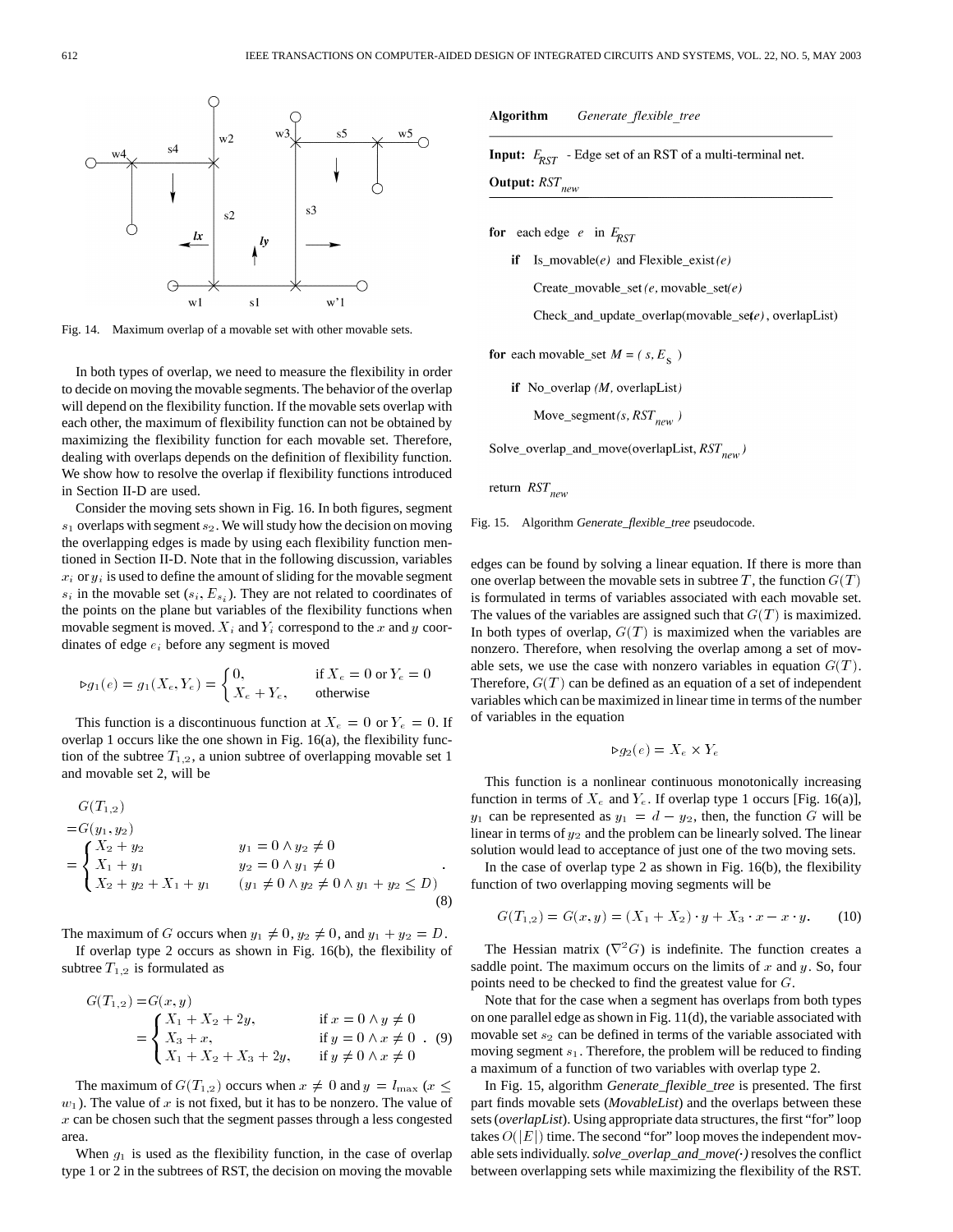

Fig. 16. Example of overlap (a) type 1 and (b) type 2 for movable sets  $(s_1, E_{s_1})$  and  $(s_2, E_{s_2})$ .

The complexity of the second part depends on the complexity of the flexibility function.

If there is a chain of configurations as shown in Fig. 14 and  $g_2$  is used as a flexibility function, the expression of flexibility function will include all of the quadratic terms of overlapping sets. Finding the maximum of  $G$  is exponential in terms of number of movable sets in the overlapping chain. We expect these chains to be short in most applications.

*Theorem 6:* The algorithm *Generate\_flexible\_tree* solves the problem of maximizing flexibility in a given RST  $T$  under the defined flexibility function  $g$  and constraints as formulated in Section III-A. If flexibility function  $g$  is a linear function, the algorithm runs in polynomial time. If  $q$  is quadratic function, the algorithm complexity can be pseudopolynomial in terms of number of the movable sets in overlapping chain.

*Proof:* After all of the movable sets are discovered  $(O(E))$ , those moving edges which do not overlap with any other movable sets (indemoving eages which do not overlap with any other movable sets (inde-<br>pendent sets) are moved as far as possible. For those that do overlap,<br>function *solve\_overlap\_and\_move(*·) finds the maximum value of flexibility function for the overlapping segments and determines the limit of move for each of the two segments. According to the aforementioned details about resolving the overlap, the maximum value of  $G(T_1)$  provides the most flexible configuration for subtree  $T_1$ . Therefore, the algorithm is able to find the most flexible RST. The time complexity of the algorithm depends on the flexibility function  $g$ . If  $g$  is linear (like  $g_1$ ), the overlaps are solved in polynomial time as described above. In the case where flexibility function is  $g = X \cdot Y$  and the chain of k moving edges overlap (type 2), the maximum flexibility is found by checking all the maximum limit of overlapping movable edges. Therefore, the complexity can grow up pseudopolynomially in terms of  $k$ , where  $k$  is the number of movable sets in the overlapping chain.

It is important to mention that the RST, resulted from algorithm *Generate\_flexible\_tree*, has the same wirelength as the original RST. There is no degradation in the length of the given RST while flexibility is maximized. We have shown that movable sets are the only feasible moves for Steiner nodes so that the resulting RST is still stable with the same topology. In addition, since each edge is routed in minimum rectilinear length, total wirelength will remain the same. In our algorithm, the rectilinear length of flexible edges are increased as much as the rectilinear length of parallel edges is decreased. Therefore, the total wirelength remains the same.

#### IV. EXPERIMENTS

In this section, we perform experiments which attempt to show the relationship between flexibility and routability. First, we present the

TABLE I BENCHMARK CIRCUIT INFORMATION

| Data                | Num   | Num         | Num    | Global          |  |
|---------------------|-------|-------------|--------|-----------------|--|
|                     |       |             |        |                 |  |
| File                | Cells | <b>Nets</b> | Pins   | <b>Bins</b>     |  |
| avqlarge            | 25278 | 33298       | 90665  | $256 \times 64$ |  |
| avqsmall            | 21584 | 30038       | 84081  | $30 \times 80$  |  |
| avqsmall.2          | 21584 | 30038       | 84081  | $80 \times 80$  |  |
| biomed              | 6417  | 7052        | 22253  | $20 \times 40$  |  |
| biomed.2            | 6417  | 7052        | 22253  | $40 \times 40$  |  |
| ibm <sub>01.1</sub> | 12036 | 13056       | 45815  | 64 × 64         |  |
| ibm <sub>01.2</sub> | 12036 | 13056       | 45815  | $256 \times 64$ |  |
| ibm05.1             | 28146 | 29647       | 127509 | $64 \times 64$  |  |
| ibm <sub>05.2</sub> | 28146 | 29647       | 127509 | $256 \times 64$ |  |
| ibm10.1             | 68685 | 75940       | 298311 | 64 × 64         |  |
| ibm10.2             | 68685 | 75940       | 298311 | $256 \times 64$ |  |
| primary1            | 833   | 1156        | 3303   | $8 \times 16$   |  |
| primary2            | 3014  | 3671        | 12014  | $16 \times 16$  |  |

characteristics of the benchmarks, and then we present experiments to show that flexibility is related to routability.

#### *A. Benchmarks*

To perform our experiments, we used the Microelectronics Center of North Carolina (MCNC) standard-cell benchmark circuits [17] and benchmarks from the ISPD'98 suite [12]. The characteristics of the circuits are shown in Table I. The circuits were placed into using the Dragon global and detailed placement engine [20] which is comparable in quality to the commercial version of Timberwolf [21]. The ISPD'98 benchmarks are slightly modified [20] so that they could be placed.

The MCNC benchmarks are relatively small compared to today's designs and are questionable for use with the fixed-die placement engines [9]. Yet, they are the only publicly available placement benchmarks and are widely used in literature. The ISPD'98 benchmarks are larger and comparable in size to current application specified integrated circuit designs.

#### *B. Experimental Results*

Our experiments focus on determining the effect of flexibility using global routing. We performed our experiments using Labyrinth [1], a global router based on maze routing. Labyrinth sequentially maze routes every net. Then, a rip-up and reroute phase is applied to deal with the net ordering problem.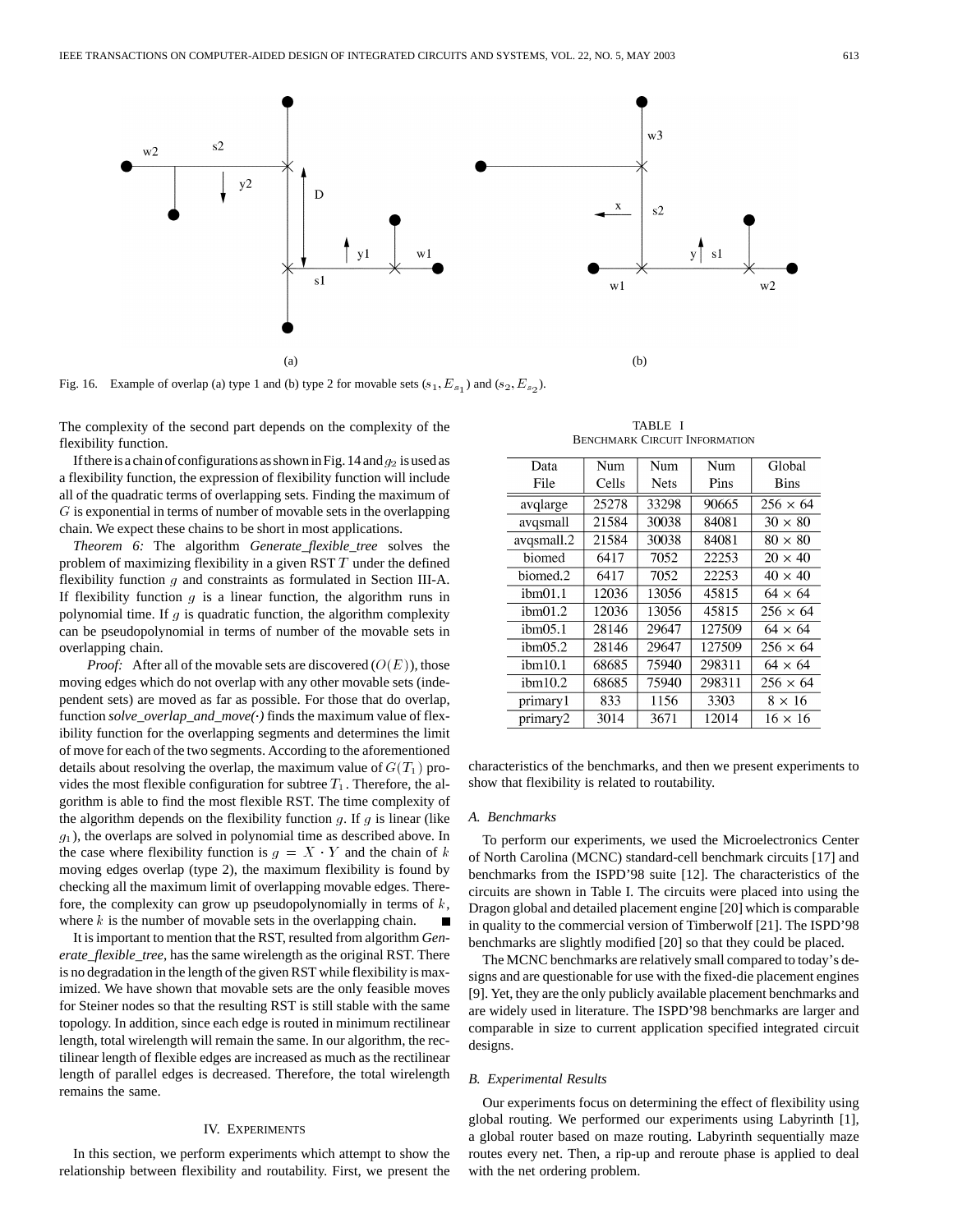|                     | Number         | Length   | Total<br>Total |           | Overflow | Demand      |             |          |
|---------------------|----------------|----------|----------------|-----------|----------|-------------|-------------|----------|
|                     |                |          | Overflow       |           |          |             |             |          |
| Circuit             | of Nets        | of Route |                | Demand    |          | Improvement | Improvement |          |
|                     |                |          | Flex           | $In-flex$ | Flex     | $In-flex$   |             |          |
| avql                | 18             | 151      | 5              | 19        | 392      | 462         | 73.69%      | 15.16%   |
| avqs                | 4              | 26       | 24             | 26        | 241      | 255         | 7.69%       | 5.49%    |
| avqs.2              | 14             | 127      | 181            | 235       | 684      | 739         | 22.98%      | 7.44%    |
| biomed              | 5              | 170      | 785            | 810       | 2202     | 2265        | 3.09%       | 2.78%    |
| biomed.2            | 8              | 318      | 122            | 157       | 3055     | 3104        | 22.29%      | 1.58%    |
| ibm <sub>01.1</sub> | 24             | 259      | 377            | 466       | 2823     | 2966        | 19.10%      | 4.82%    |
| ibm <sub>01.2</sub> | 66             | 1519     | 1596           | 1990      | 15116    | 15858       | 19.80%      | 4.68%    |
| ibm <sub>05.1</sub> | $\overline{4}$ | 94       | 336            | 364       | 3750     | 3881        | 7.69%       | $3.37\%$ |
| ibmo5.2             | 16             | 485      | 807            | 853       | 12646    | 12867       | 5.40%       | 1.72%    |
| ibm10.1             | 99             | 2437     | 16646          | 18890     | 88183    | 90882       | 11.88%      | 2.97%    |
| ibm10.2             | 221            | 10707    | 14533          | 19021     | 267668   | 282095      | 23.60%      | 5.11%    |
| Primary1            | $\overline{4}$ | 45       | 31             | 42        | 227      | 237         | 26.19%      | 4.22%    |
| Primary2            | 21             | 652      | 493            | 612       | 5587     | 5881        | 19.44%      | 5.00%    |
| Total               | 504            | 16990    | 35936          | 43485     | 402574   | 421492      |             |          |
| Average             |                |          |                |           |          |             | 20.17%      | 4.49%    |

TABLE II OVERFLOW AND CONGESTION RESULTS WITH Z-SHAPED PATTERN ROUTES FOR FLEXIBLE EDGES

Our experiments focused on four-terminal nets. We choose the fourterminal nets which have only one movable edge. We refer to this set of nets as considered nets. Then, we produced two Steiner trees for each net, an inflexible tree we call inflex and a flexible tree named flex. The flexibility of the inflex is guaranteed to be less than the flexibility of the flex. The experimental flow is as follows. First, all of the nets other than the considered nets are routed using maze routing. After congestion is generated on the gridded graph, the considered nets are routed. In one setup of experiments, they are routed with inflex tree pattern. In another set of experiments, they are routed with flex tree pattern.

Before we discuss the results, we summarized the data categories of presented in Table II.

- **Number of nets considered** is the number of nets which have four terminals and have one movable edge
- **Total route length** is the length of the routed Steiner tree (net) summed over all the considered nets. Remember that the route length for the flexible and inflexible tree is equivalent.
- **Total overflow** is the overflow for one net,  $\sum_{e \in \text{Route}}[\text{demand}_e - \text{capacity}_e]$ . The total overflow is the summed overflow of the considered nets.
- **Total demand** is the demand of a net is Four defining is the defining of  $\alpha$  first routed through  $e$ . Total demand is<br>the summed demand of the considered nets.<br>**Overflow Improvement** refers to<br>(*total overf low – flex overf low*)/*inflex overflow* %. A the summed demand of the considered nets.
- **Overflow Improvement** refers to positive percentage indicates that the overflow of the flexible<br>tree is better than the overflow of the inflexible tree.<br>**Demand Improvement** refers to<br> $(inflex\ demand - flex\ demand)/inflex\ demand.$ tree is better than the overflow of the inflexible tree.
- **Demand Improvement** refers to

In our experiment, we compared the overflow and routing demand of flexible and inflexible trees. The edges of the Steiner tree (both the flexible and inflexible) were routed in a Z-shaped pattern. We compared two properties of the routing, the overflow and the demand; both are related to the congestion of the circuit (both are defined in Section II-A). The overflow of the route is the demand minus the capacity summed over all the route edges. Intuitively, this determines the amount of routing resources which are needed, but can not be supplied. The demand simply is the amount of other routings which are competing for the same routing resources (edges).

Referring to Table II, we can see that the flexible tree produces a routing which has, on average, 20.17% less overflow than the inflexible tree (we want to minimize overflow). In fact, the flexible tree was better in every benchmark except one (biomed). Additionally, the flexible tree encouraged a routing which passed through less demanded regions. The average demand was 4.49% better for the flexible tree as compared to the inflexible tree.

In another set of experiments, we used an L-shaped pattern route for the Steiner edges. The results had a similar trend as the Z-shaped pattern results. In this case, the flexible tree has an overflow which is 18.95% better than the overflow of the inflexible tree. The demand for the routing of the flexible tree is 4.34% less (better) than the demand for the inflexible tree.

In both of the experiments, the flexible tree produced a routing which has less overflow. Furthermore, the flexible tree routing tends to pass through edges with less demand.

### V. CONCLUSION AND FUTURE WORK

This paper studied the problem of routability in global routing from a different perspective. Flexibility—a new geometrical property of an RST—was defined and discussed. We argued that flexibility has a high correlation to the routability of the Steiner tree. An algorithm was proposed to generate an optimally flexible RST given a stable RST. Our initial experimental results support our idea. Our results showed that a more flexible Steiner tree produces a route which has smaller overflow and has less demand. Since the routability of a circuit is related to the overflow of its route edges, a flexible RST produces a global routing solution with lesser congestion.

We believe that the proposed algorithm can be used in early stages to assign the location of Steiner points while considering routability. By using this method, the global routing can deal with routing congestion more easily. As future work, we plan to study the flexibility functions in more detail and integrate the flexibility algorithm into our existing global router.

#### ACKNOWLEDGMENT

The authors wish to thank Dr. D. Stroobandt for his valuable feedback regarding various aspect of this work. They are also grateful to the reviewers for their detailed comments, technically and conceptually.